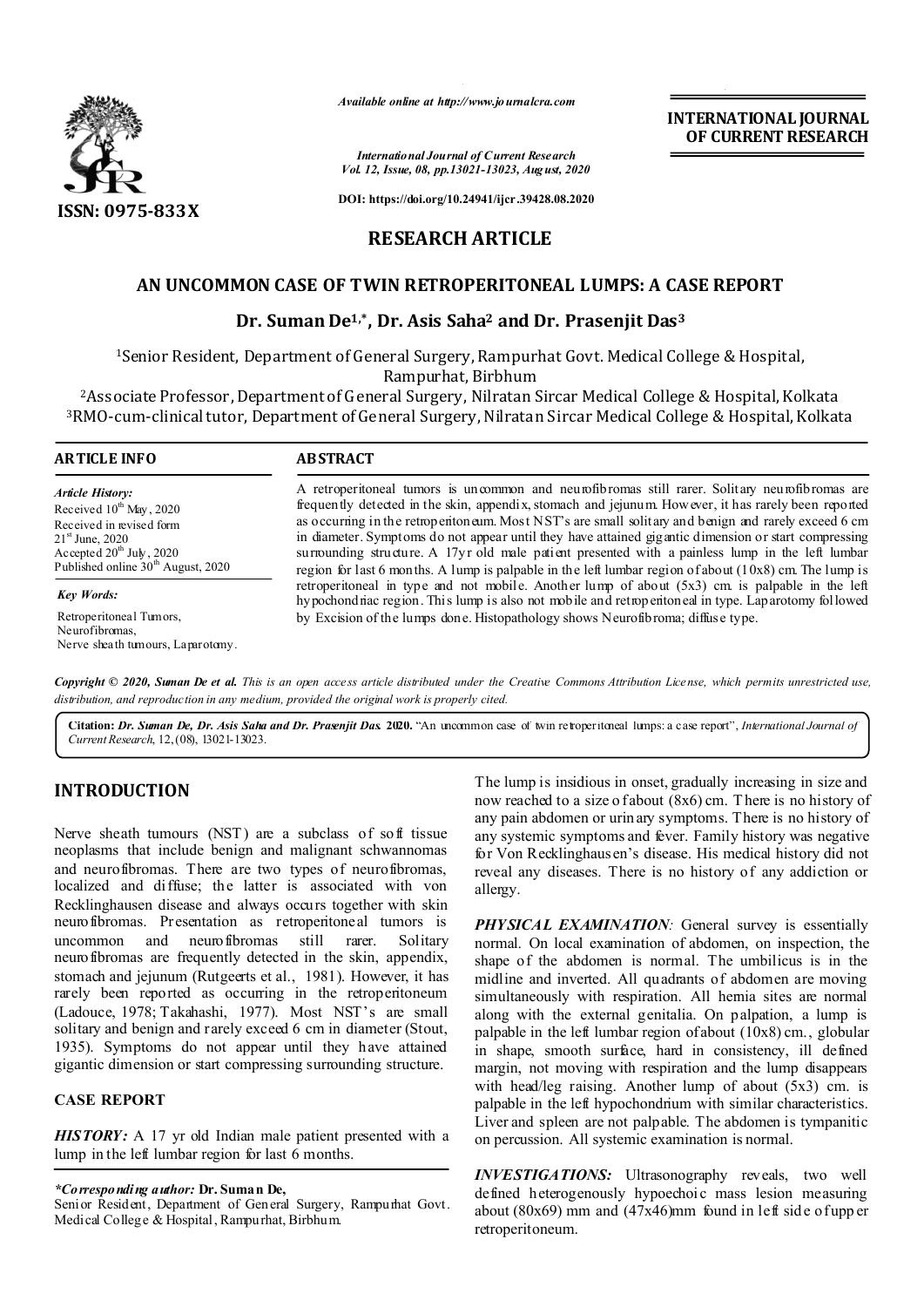



**Image 1. Ultrasonographic feature of retroperitoneal SOLs**



**Image 2: CECT plates showing SOLs (Space Occupying Lesions)**



**Image 3: CT Angio plates**

The superior one is seen posterior to left renal vessels. On doppler lesions show internal flow. Contrast Enhanced CT (CECT) Scan of abdomen shows, heterogeneously enhancing retroperitoneal mass lesions on left side with indistinct fat planes with adjacent posterior diaphragm (upper mass) and left psoas muscle (lower mass) with mass effects and left mild hydroureteronephrosis. No evidence of calcification or fat seen within the lesions.





**Image 4: CT Urogram Plates**